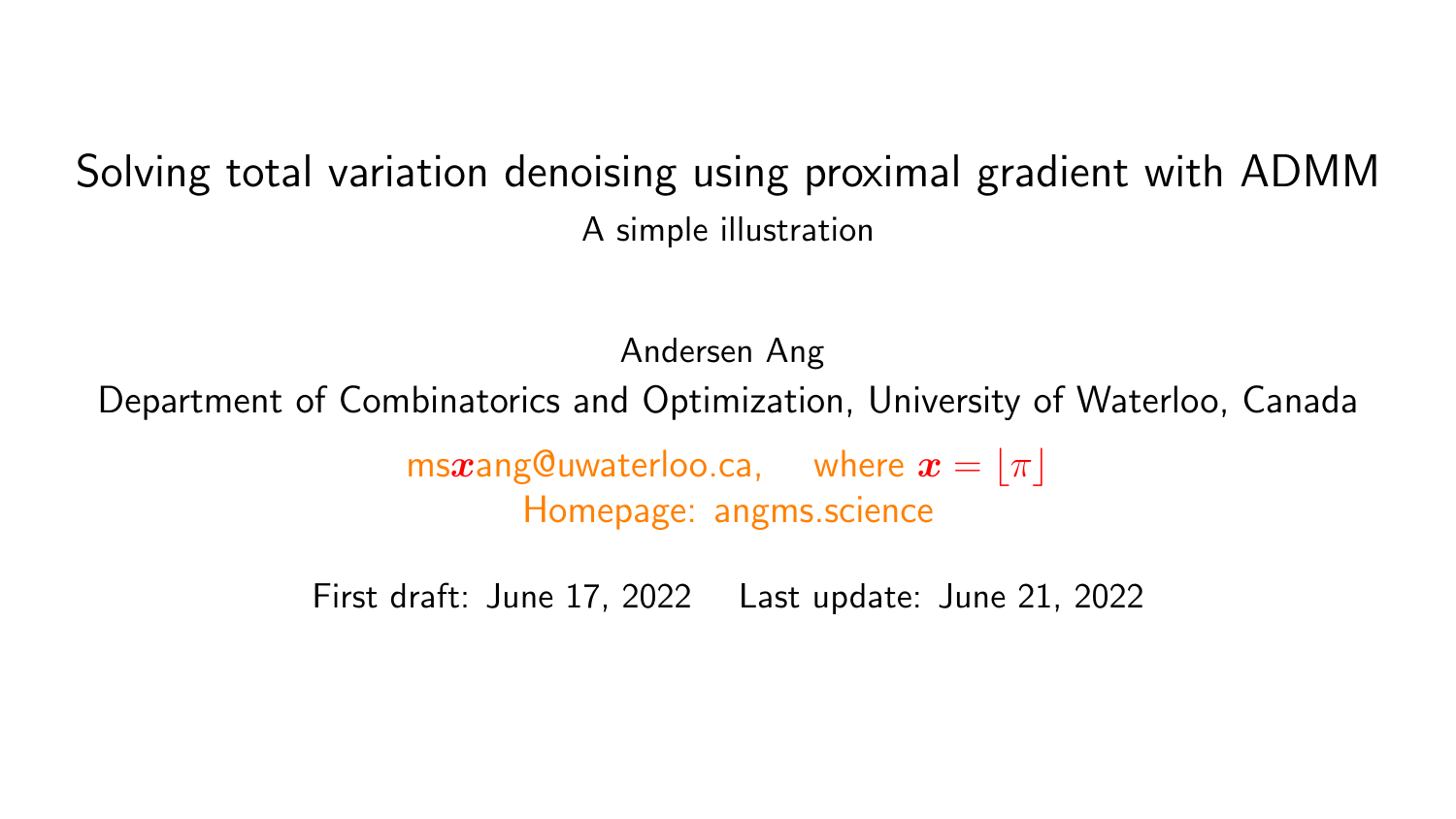A simple 1-dimensional Total Variation denoising problem

$$
\mathcal{P} \; : \; \underset{\boldsymbol{x}}{\text{argmin}} \; \frac{1}{2} \|\boldsymbol{A}\boldsymbol{x} - \boldsymbol{b}\|_2^2 + \lambda \|\boldsymbol{D}\boldsymbol{x}\|_1.
$$

- $\blacktriangleright$   $A \in \mathbb{R}^{n \times n}$  is a blurring matrix
- $\blacktriangleright$   $\bm{b} \in \mathbb{R}^n$  is the observed blurred noisy signal
- $\blacktriangleright \ x \in \mathbb{R}^n$  is the optimization problem
- $\blacktriangleright$   $||Dx||_1$  is the Total Variation of x
- ▶  $\boldsymbol{D} \in \{-1,0,1\}^{n-1 \times n}$  is the first-order difference

$$
D = \begin{bmatrix} -1 & 1 & & \\ & -1 & 1 & \\ & & \ddots & \end{bmatrix}
$$

▶  $\lambda \geq 0$  is a regularization parameter  $\lambda \geq 2/15$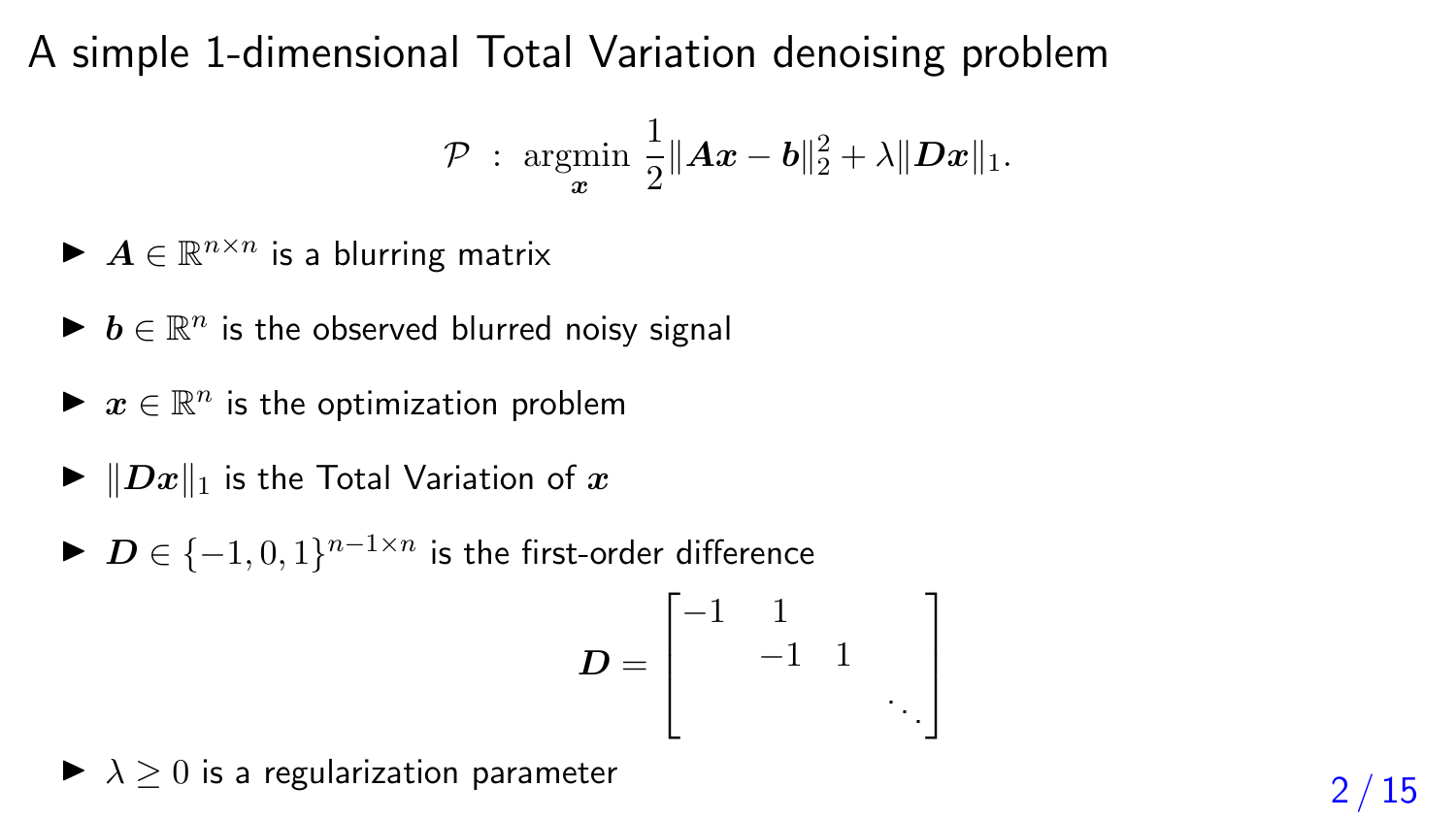#### Proximal gradient method

|  |  | $\mathcal{P}$ : argmin $\frac{1}{2}  Ax-b  _2^2 + \lambda   Dx  _1$ |
|--|--|---------------------------------------------------------------------|
|  |  |                                                                     |

- $\blacktriangleright$  Consider solving  $P$  by the proximal gradient method.
- ▶ For the optimization problem in the form  $\argmin f(x) + g(x)$ , a proximal gradient update is x

$$
\boldsymbol{x}_{k+1} = \text{prox}_{\frac{1}{L}g}\Big(\boldsymbol{x}_k - \frac{1}{L}\nabla f(\boldsymbol{x}_k)\Big),\,
$$

where L is the Lipschitz constant of  $\nabla f$  and  $\text{prox}_{\alpha g}$  is the proximal operator of the function  $\alpha \cdot g$ .

 $\blacktriangleright$  The proximal gradient update is

$$
\boldsymbol{x}_{k+1} = \text{prox}_{\frac{\lambda}{L} \|\boldsymbol{D} \cdot \|_1} \Big( \boldsymbol{x}_k - \frac{\boldsymbol{A}^\top \boldsymbol{A} \boldsymbol{x}_k - \boldsymbol{A}^\top \boldsymbol{b}}{L} \Big), \qquad L = \|\boldsymbol{A}^\top \boldsymbol{A}\|_2. \tag{1}
$$

 $\blacktriangleright$  That is, we just need to repeat (1), we can solve  $\mathcal P$  eventually.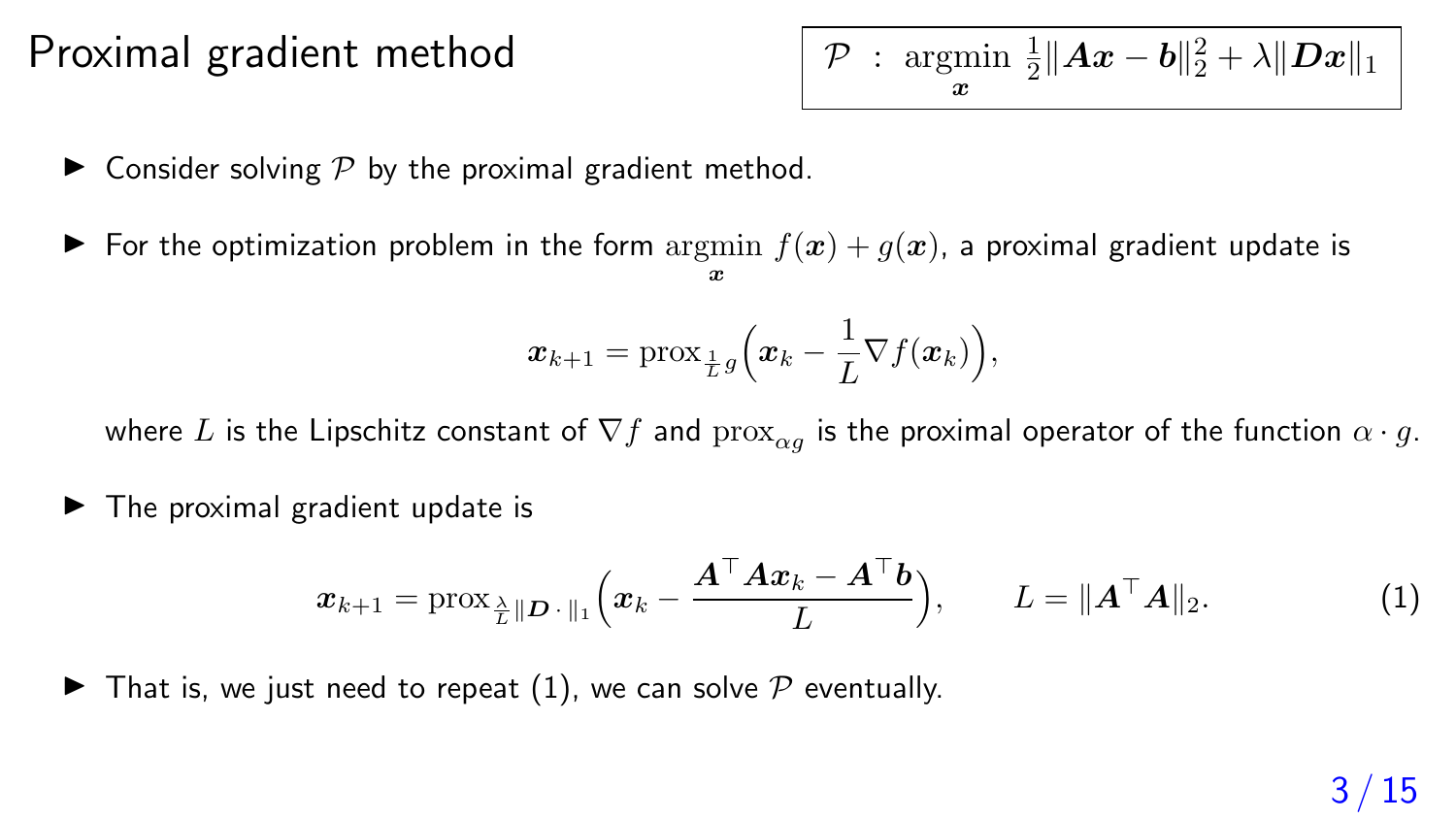Proximal gradient subproblem

$$
\mathcal{P} \; : \; \underset{\boldsymbol{x}}{\text{argmin}} \; \tfrac{1}{2} \|\boldsymbol{A}\boldsymbol{x} - \boldsymbol{b}\|_2^2 + \lambda \|\boldsymbol{D}\boldsymbol{x}\|_1
$$

$$
\text{prox}_{\frac{\lambda}{L}\|\boldsymbol{D}\cdot\|_1}(z), \qquad z = x_k - \frac{\boldsymbol{A}^\top \boldsymbol{A} x_k - \boldsymbol{A}^\top \boldsymbol{b}}{L}.
$$

 $\blacktriangleright$  The proximal operator is equivalent to solving the following optimization problem

$$
\mathcal{Q} \ : \ \boldsymbol{u}^* = \operatornamewithlimits{argmin}_{\boldsymbol{u}} \ \frac{\lambda}{L} \|\boldsymbol{D} \boldsymbol{u}\|_1 + \frac{1}{2} \|\boldsymbol{u} - \boldsymbol{z}\|_2^2.
$$

- $\blacktriangleright$  Unfortunately, such proximal operator has no closed-form solution, because  $D$ "inter-locks" the variables in  $x$  together.
- $\triangleright$  Q is a (strongly-)convex optimization problem, solution exists, is unique and global.
- $\triangleright$  Q can be solved by many methods, here we discuss solving Q by ADMM.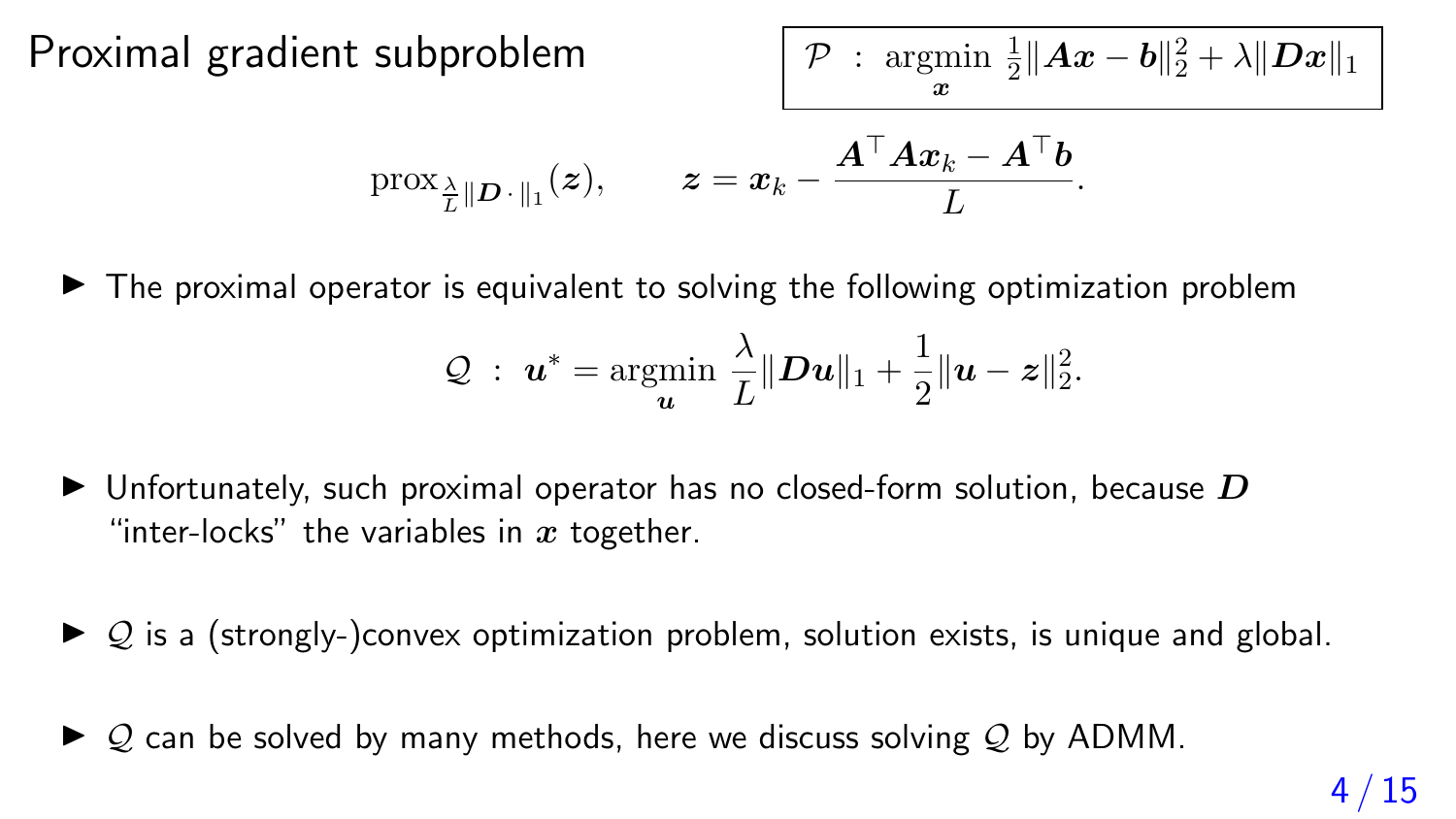Prox-grad subproblem in ADMM

x 1  $\frac{1}{2}\|\boldsymbol{A}\boldsymbol{x}-\boldsymbol{b}\|_2^2+\lambda\|\boldsymbol{D}\boldsymbol{x}\|_1$ 

▶ Goal: given  $z, \lambda, L, D$ , solve

$$
\mathcal{Q} \ : \ \boldsymbol{u}^* = \operatornamewithlimits{argmin}_{\boldsymbol{u}} \ \frac{\lambda}{L} \|\boldsymbol{D}\boldsymbol{u}\|_1 + \frac{1}{2} \|\boldsymbol{u} - \boldsymbol{z}\|_2^2.
$$

 $\blacktriangleright$  To solve Q by ADMM, first we convert Q to the "ADMM form". Introduce new a variable  $v = Du$  to split the objective function of Q

$$
\mathcal{Q}' \; : \; [\boldsymbol{u}^*, \boldsymbol{v}^*] = \operatornamewithlimits{argmin}_{\boldsymbol{u}, \boldsymbol{v}} \; \underbrace{\frac{\lambda}{L} \|\boldsymbol{v}\|_1}_{\text{only } \boldsymbol{v}} + \underbrace{\frac{1}{2} \|\boldsymbol{u} - \boldsymbol{z}\|_2^2}_{\text{only } \boldsymbol{u}} \ \ \, \text{s.t.} \ \ \, \boldsymbol{v} = \boldsymbol{D} \boldsymbol{u}.
$$

 $\mathcal{Q}'$  has two variables v and u and they are connected by the constraint  $v = D u$ .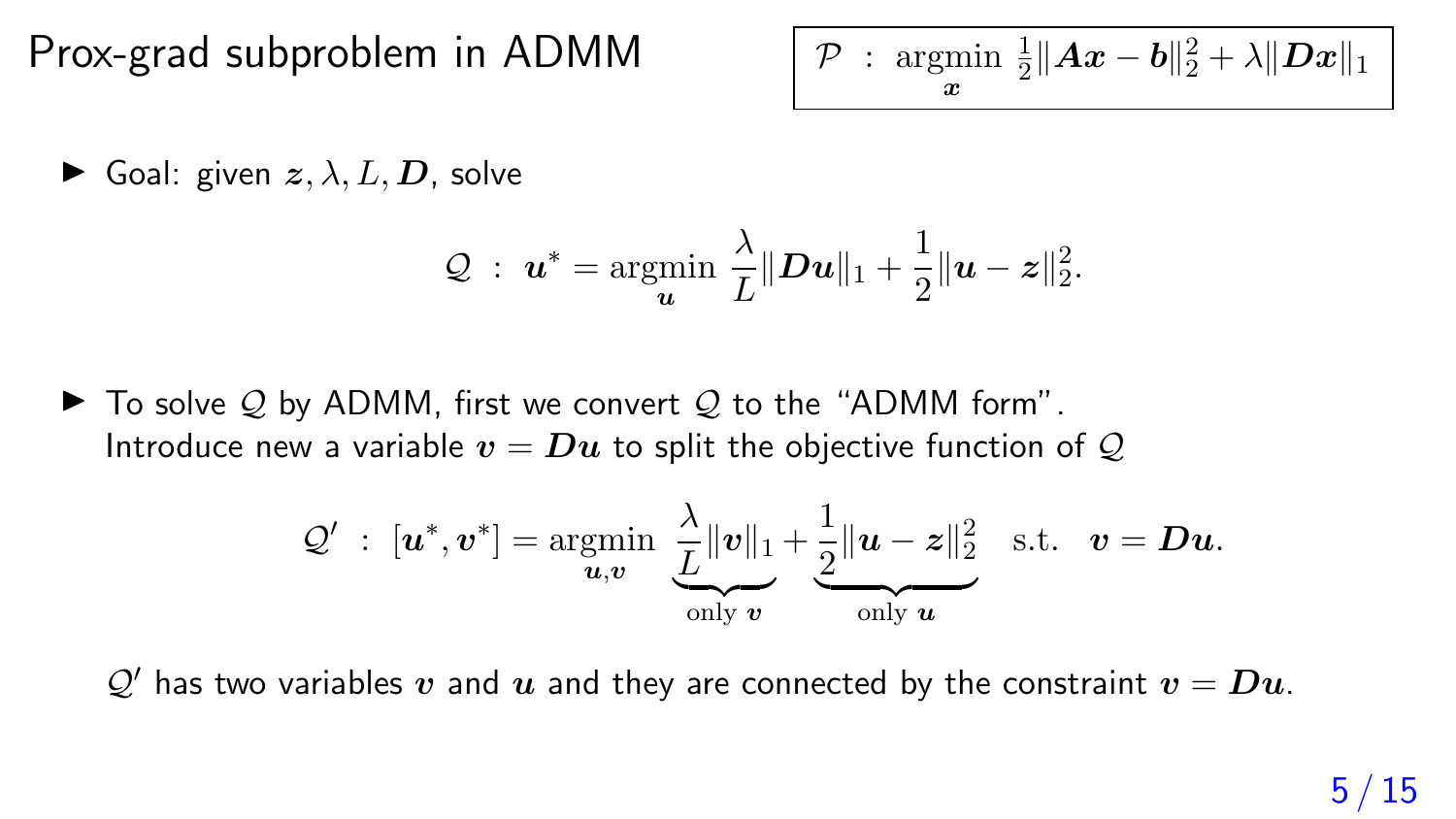Augmented Lagrangian

$$
\mathcal{Q}'\;:\; \underset{\boldsymbol{u,v}}{\text{argmin}}\;\frac{\lambda}{L}\|\boldsymbol{v}\|_1+\frac{1}{2}\|\boldsymbol{u}-\boldsymbol{z}\|_2^2\ \ \, \text{s.t.}\ \ \, \boldsymbol{v}=\boldsymbol{D}\boldsymbol{u}.
$$

 $\blacktriangleright$  Given a problem in the form

$$
\underset{\mathbf{u},\mathbf{v}}{\text{argmin}}\ f(\mathbf{u}) + g(\mathbf{v}) \quad \text{s.t.} \quad \mathbf{A}\mathbf{u} + \mathbf{B}\mathbf{v} = \mathbf{c},
$$

the augmented Lagrangian function is

$$
\mathcal{L}_{\rho}(\boldsymbol{u},\boldsymbol{v},\boldsymbol{\gamma})=\underbrace{f(\boldsymbol{u})+g(\boldsymbol{v})+\langle \boldsymbol{\gamma}, \boldsymbol{A}\boldsymbol{u}+\boldsymbol{B}\boldsymbol{v}-\boldsymbol{c}\rangle}_{\text{Lagrangian}}+\underbrace{\frac{\rho}{2}\|\boldsymbol{A}\boldsymbol{u}+\boldsymbol{B}\boldsymbol{v}-\boldsymbol{c}\|_2^2}_{\text{quadratic penalty term}}
$$

where  $\gamma$  is the Lagrange multiplier and  $\rho > 0$  is the ADMM parameter.

 $\blacktriangleright$  The augmented Lagrangian for  $\mathcal{Q}'$  is

$$
\mathcal{L}_{\rho}(\boldsymbol{u},\boldsymbol{v},\boldsymbol{\gamma})=\frac{\lambda}{L}\|\boldsymbol{v}\|_{1}+\frac{1}{2}\|\boldsymbol{u}-\boldsymbol{z}\|_{2}^{2}+\langle \boldsymbol{\gamma},\boldsymbol{D}\boldsymbol{u}-\boldsymbol{v}\rangle+\frac{\rho}{2}\|\boldsymbol{D}\boldsymbol{u}-\boldsymbol{v}\|_{2}^{2}.
$$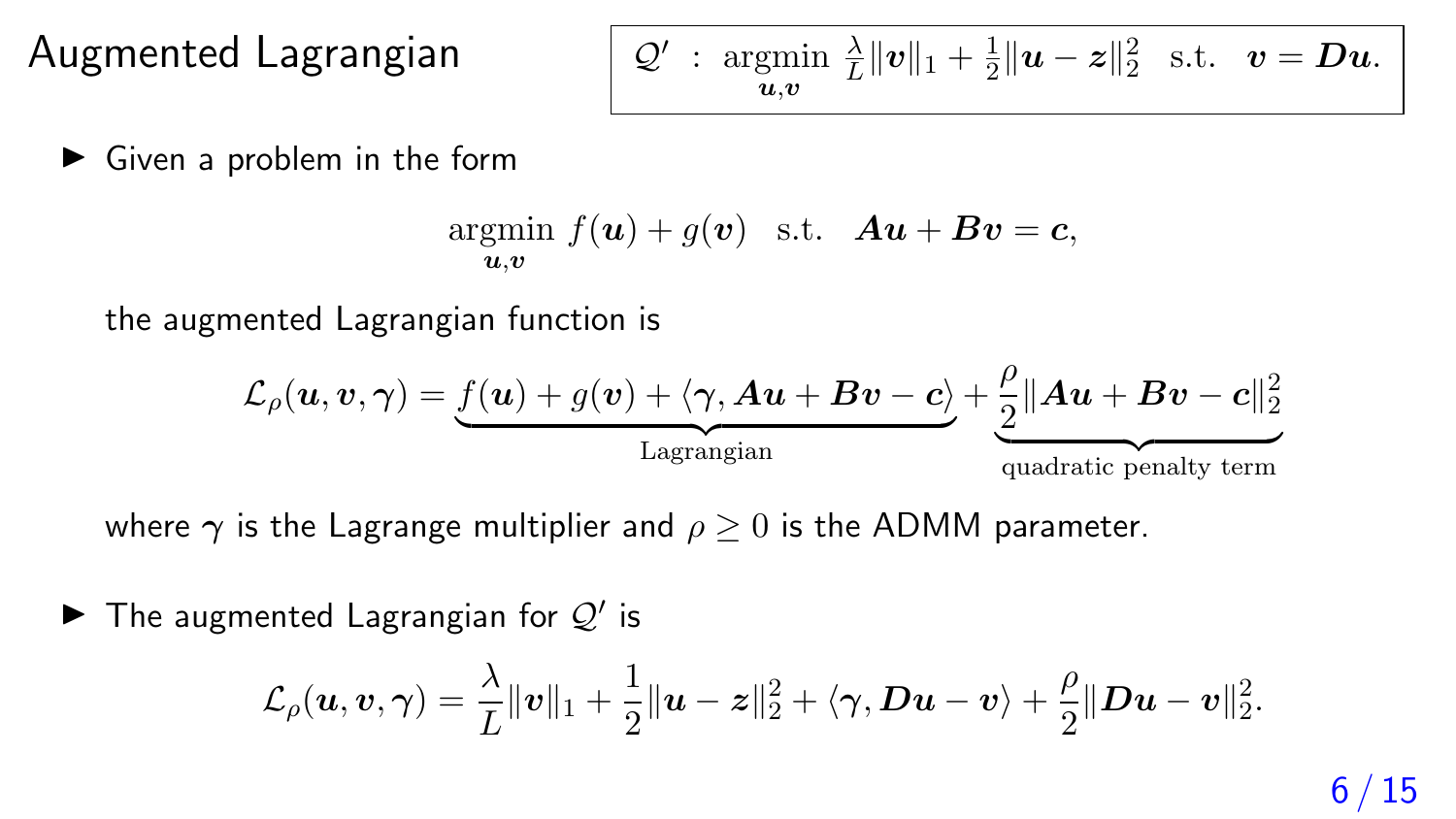#### ADMM algorithm

$$
\mathcal{Q}'\;:\; \underset{\boldsymbol{u,v}}{\text{argmin}}\;\tfrac{\lambda}{L}\|\boldsymbol{v}\|_1+\tfrac{1}{2}\|\boldsymbol{u}-\boldsymbol{z}\|_2^2\ \ \text{s.t.}\ \ \, \boldsymbol{v}=\boldsymbol{D}\boldsymbol{u}.
$$

$$
\mathcal{L}_{\rho}(\boldsymbol{u},\boldsymbol{v},\boldsymbol{\gamma})=\frac{\lambda}{L}\|\boldsymbol{v}\|_1+\frac{1}{2}\|\boldsymbol{u}-\boldsymbol{z}\|_2^2+\langle \boldsymbol{\gamma},\boldsymbol{D}\boldsymbol{u}-\boldsymbol{v}\rangle+\frac{\rho}{2}\|\boldsymbol{D}\boldsymbol{u}-\boldsymbol{v}\|_2^2.
$$

 $\blacktriangleright$  The ADMM iteration for Problem  $Q'$ 

\n- 1. 
$$
u_{k+1} = \operatorname*{argmin}_{u} \mathcal{L}_{\rho}(u, v_k, \gamma_k)
$$
 \n Primal descent on  $u$ 

\n
\n- 2.  $v_{k+1} = \operatorname*{argmin}_{v} \mathcal{L}_{\rho}(u_{k+1}, v, \gamma_k)$  \n Primal descent on  $v$ 

\n
\n- 3.  $\gamma_{k+1} = \gamma_k + \rho(Du_{k+1} - v_{k+1})$  \n Dual ascent on  $\gamma$ 

\n
\n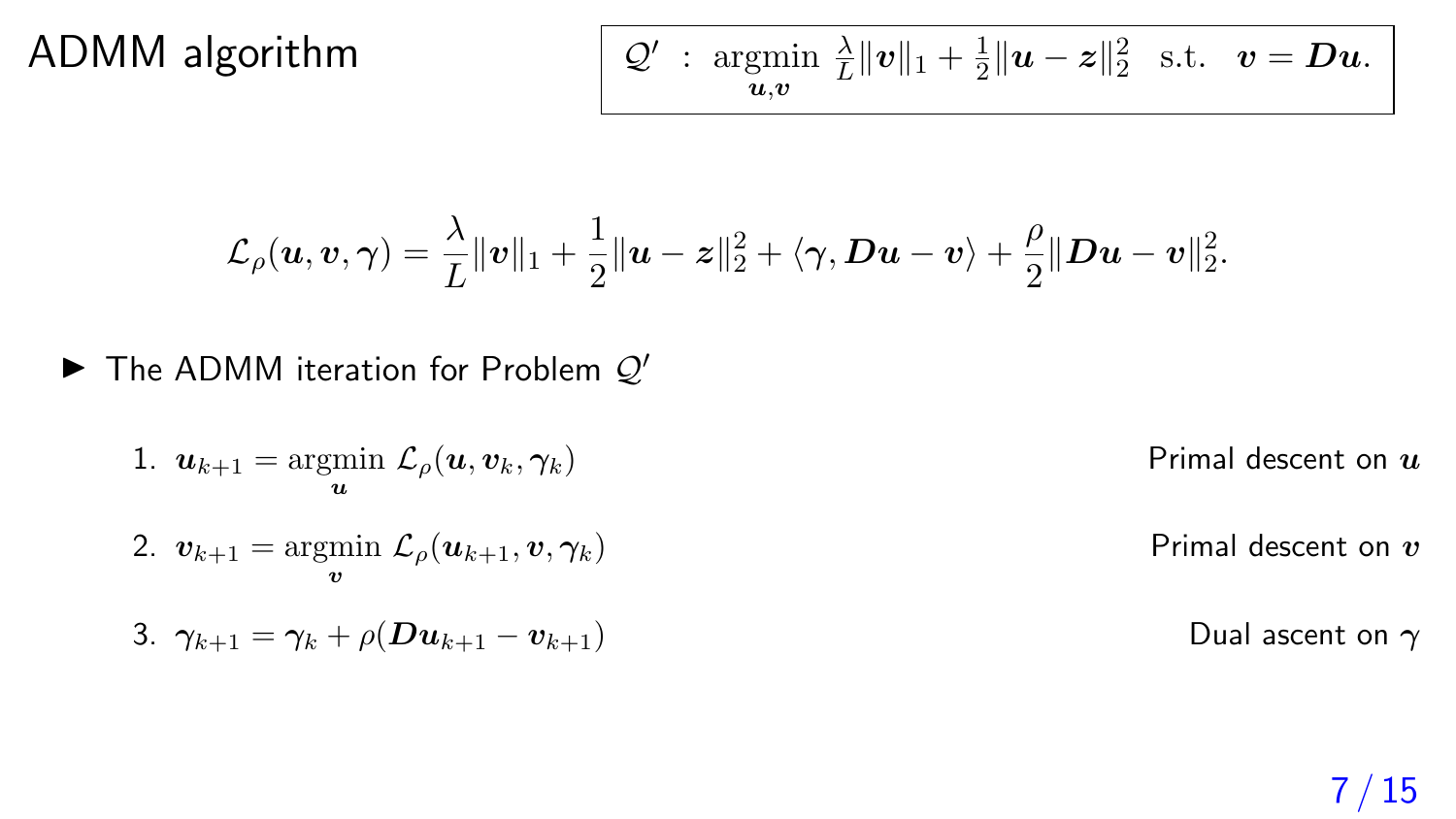# Iteration on  $u$   $\begin{bmatrix} \phantom{\Big|} \end{bmatrix}$

$$
\mathcal{L}_{\rho}(\boldsymbol{u},\boldsymbol{v},\boldsymbol{\gamma})=\frac{\lambda}{L}\|\boldsymbol{v}\|_1+\frac{1}{2}\|\boldsymbol{u}-\boldsymbol{z}\|_2^2+\langle \boldsymbol{\gamma},\boldsymbol{D}\boldsymbol{u}-\boldsymbol{v}\rangle+\frac{\rho}{2}\|\boldsymbol{D}\boldsymbol{u}-\boldsymbol{v}\|_2^2
$$

$$
\boldsymbol{u}_{k+1} = \operatornamewithlimits{argmin}_{\boldsymbol{u}} \ \underbrace{\frac{1}{2} \|\boldsymbol{u} - \boldsymbol{z}\|_2^2 + \langle \gamma_k, \boldsymbol{D}\boldsymbol{u} \rangle + \frac{\rho}{2} \|\boldsymbol{D}\boldsymbol{u} - \boldsymbol{v}_k\|_2^2}_{f}
$$

 $\blacktriangleright$   $f(u)$  is differentiable, we can solve this problem using 1st-order optimality condition:

$$
\begin{aligned}\n\nabla_{\bm u} f(\bm u_{k+1}) &= \bm 0 \\
\iff \quad & \bm u_{k+1} - \bm z + \bm D^\top \bm \gamma_{\! \! k} + \rho (\bm D^\top \bm D \bm u_{k+1} - \bm D^\top \bm \underline v_{k}) = \bm 0 \\
\iff \quad & \bm u_{k+1} = \left( \bm I + \rho \bm D^\top \bm D \right)^{-1} \! \left[ \bm z + \bm D^\top \! \left( \rho \underline{\bm v_k} - \bm \gamma_{\! \! k} \right) \right]\n\end{aligned}
$$

▶ In terms of implementation, the matrix  $I + \rho D^{\top}D$  is positive definite, hence we can perform Cholesky factorization to speedup the computation of  $(\bm{I}+\rho \bm{D}^{\top}\bm{D})^{-1}.$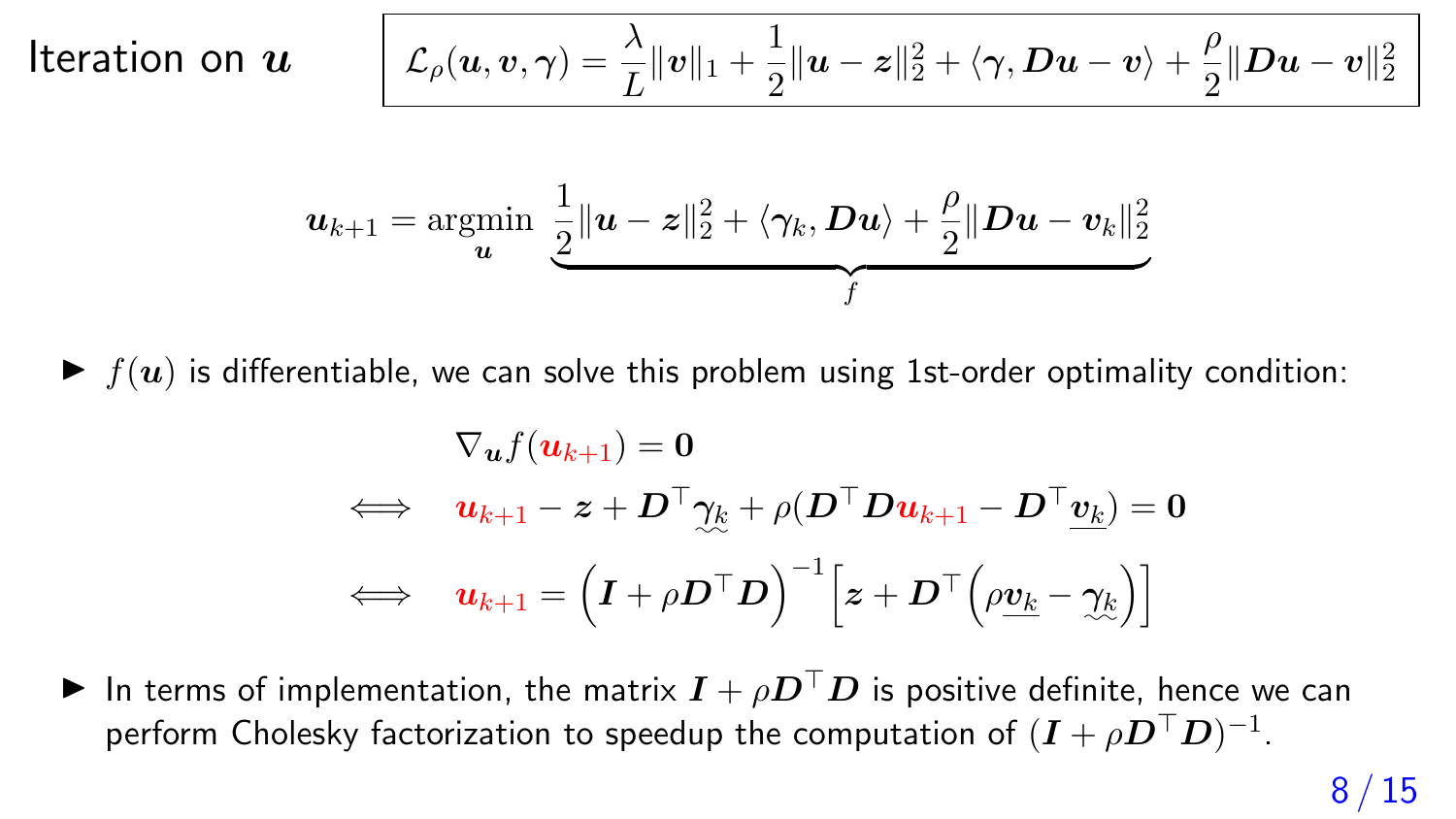# Iteration on  $\boldsymbol{v}$

$$
\mathcal{L}_{\rho}(\boldsymbol{u},\boldsymbol{v},\boldsymbol{\gamma})=\frac{\lambda}{L}\|\boldsymbol{v}\|_{1}+\frac{1}{2}\|\boldsymbol{u}-\boldsymbol{z}\|_{2}^{2}+\langle \boldsymbol{\gamma},\boldsymbol{D}\boldsymbol{u}-\boldsymbol{v}\rangle+\frac{\rho}{2}\|\boldsymbol{D}\boldsymbol{u}-\boldsymbol{v}\|_{2}^{2}
$$

$$
\boldsymbol{v}_{k+1} = \operatorname*{argmin}_{\boldsymbol{v}} \frac{\lambda}{L}\|\boldsymbol{v}\|_1 + \langle \boldsymbol{\gamma}_k, -\boldsymbol{v} \rangle + \frac{\rho}{2}\|\boldsymbol{v} - \boldsymbol{D}\boldsymbol{u}_{k+1}\|_2^2
$$

 $\blacktriangleright$  The gradient of the smooth differentiable part is

$$
-\boldsymbol{\gamma}_{k}+\rho(\boldsymbol{v}-\boldsymbol{D}\boldsymbol{u}_{k+1})
$$

 $\blacktriangleright$  Proximal gradient solves this problem: a soft-thresholding step with threshold  $\frac{\lambda}{L}$ 

$$
\begin{array}{rl} \boldsymbol{v}_{k+1} & =\mathrm{prox}_{\frac{\lambda}{L}\|\cdot\|_1}\Big(\boldsymbol{v}-\frac{-\gamma_k+\rho(\boldsymbol{v}-\boldsymbol{Du}_{k+1})}{\rho}\Big) \\ & =\mathcal{S}_{\frac{\lambda}{L}}\Big(\boldsymbol{Du}_{k+1}+\frac{1}{\rho}\gamma_k\Big) \end{array}
$$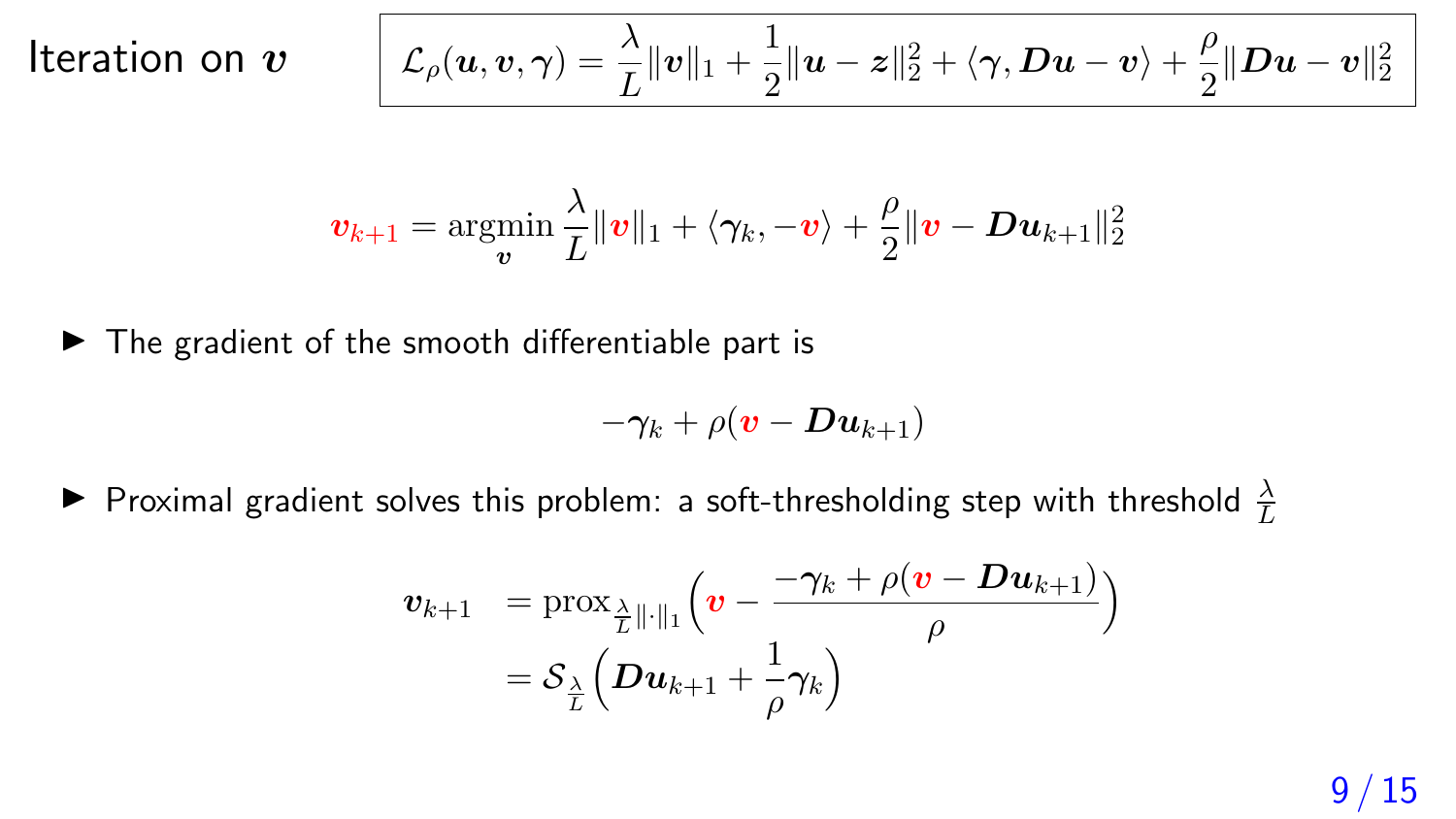#### ADMM algorithm

▶ The problem

$$
\mathcal{Q}' \ : \ [\boldsymbol{u}^*, \boldsymbol{v}^*] = \operatornamewithlimits{argmin}_{\boldsymbol{u}, \boldsymbol{v}} \, \frac{\lambda}{L} \|\boldsymbol{v}\|_1 + \frac{1}{2} \|\boldsymbol{u} - \boldsymbol{z}\|_2^2 \quad \text{s.t.} \quad \boldsymbol{v} = \boldsymbol{D} \boldsymbol{u}
$$

 $\blacktriangleright$  The ADMM iterations for  $\mathcal{Q}'$ 

1. 
$$
\mathbf{u}_{k+1} = \left(\mathbf{I} + \rho \mathbf{D}^{\top} \mathbf{D}\right)^{-1} \left[\mathbf{z} + \mathbf{D}^{\top} \left(\rho \mathbf{v}_{k} - \gamma_{k}\right)\right]
$$
  
2. 
$$
\mathbf{v}_{k} = \mathcal{S}_{\frac{\lambda}{L}} \left(\mathbf{D} \mathbf{u}_{k+1} + \frac{1}{\rho} \gamma_{k}\right)
$$
  
3. 
$$
\gamma_{k+1} = \gamma_{k} + \rho(\mathbf{D} \mathbf{u}_{k+1} - \mathbf{v}_{k+1})
$$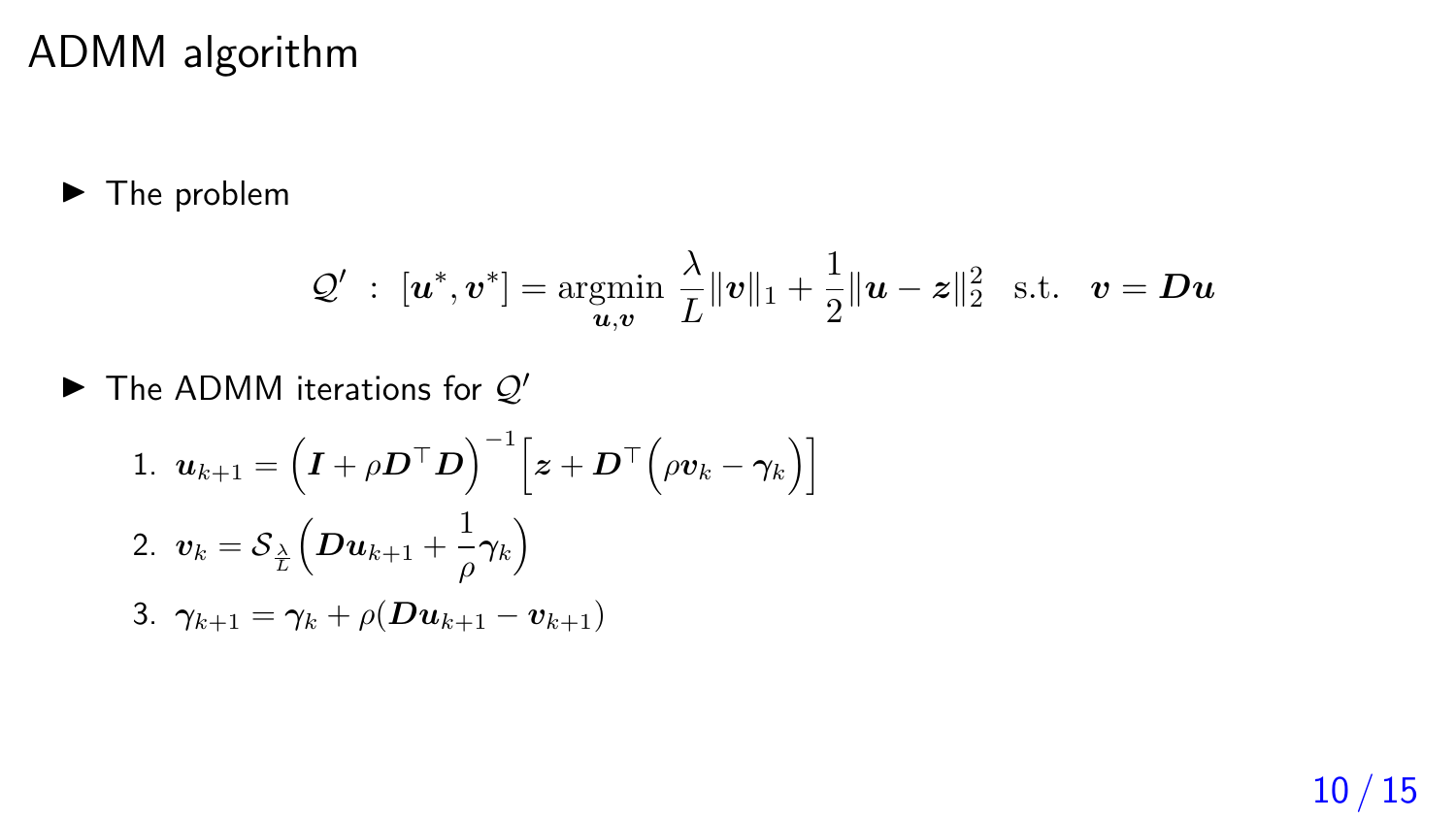# A quick-and-dirty MATLAB code of the ADMM part

```
function [u, v, f, q] = ADMM l1TV( z, D, L, lambda, rho)
      = numel(z);
n \simIrDtD = speye(n) + rho*(D')*D; % this is pd, can do chelsoky to speed up
v = zeros(size(D, 1), 1);\alphaamma = v:
for k = 1 : 200u = IrDtD \setminus (z + D'*hv)*v - \text{gamma}):
          = soft thresholding( D*u + qamma/rho, lambda/L);
    V = 1gamma = qamma + rho * (D * u - v):
    f(k) = lambda/L*norm(v, 1) + 1/2*norm(u-z);
    q(k) = norm(D*u-v);
end
end%E0F
function y = soft thresholding(x, th)d = abs(x) - th;y = sign(x) * ( (d>0) * d );
end
```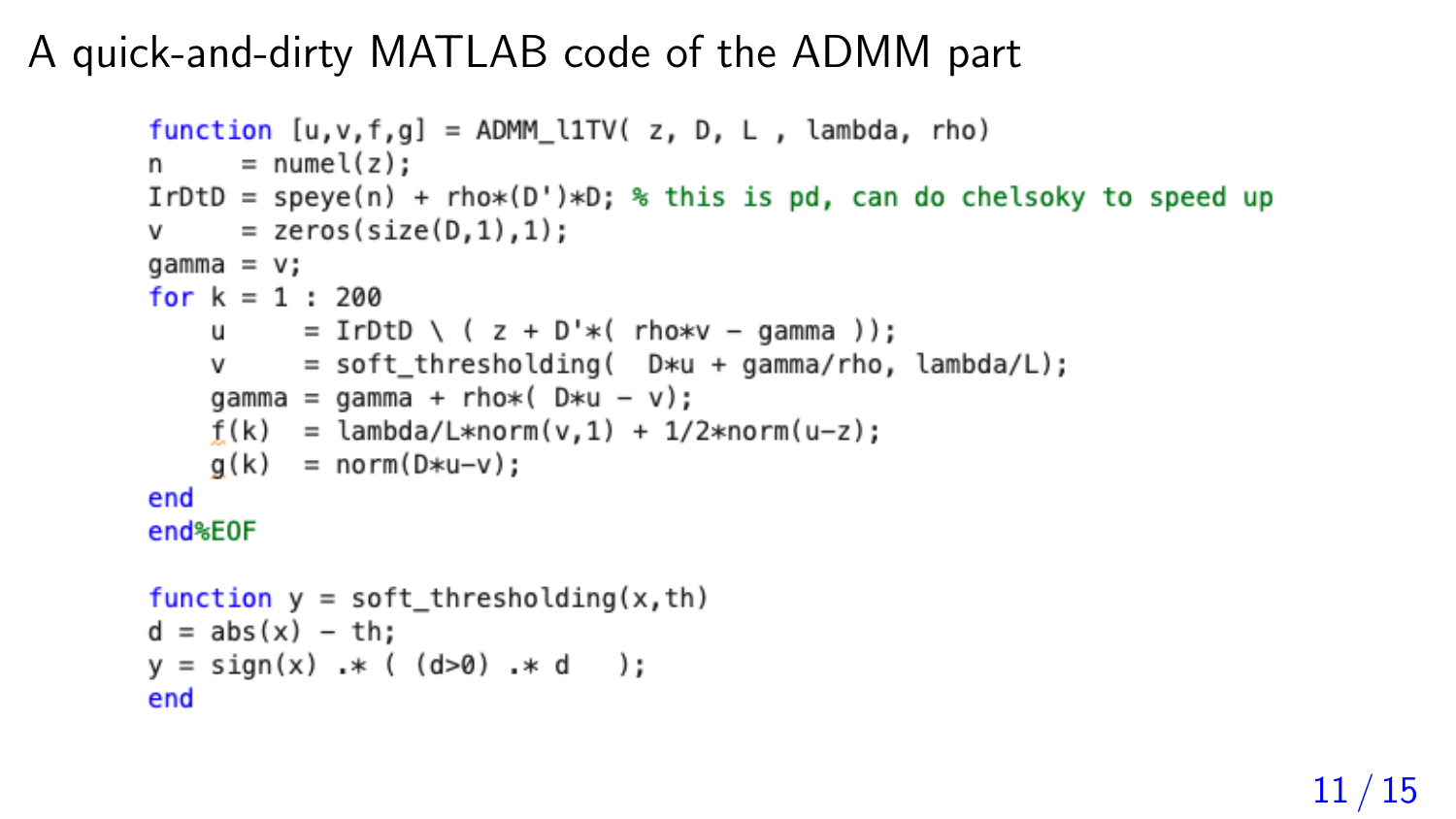### An example of ADMM convergence

 $\blacktriangleright$  Using  $\rho = 1$  and initialize  $v_0, \gamma$  as zero vectors.

► Plotting 
$$
f_k = f(\boldsymbol{u}_k, \boldsymbol{v}_k) = \frac{\lambda}{L} ||\boldsymbol{v}_k||_1 + \frac{1}{2} ||\boldsymbol{u}_k - \boldsymbol{z}||_2^2
$$

▶ At the end the gap  $\Vert \boldsymbol{Du}_k - \boldsymbol{v}_k \Vert$  is  $10^{-15}$ .



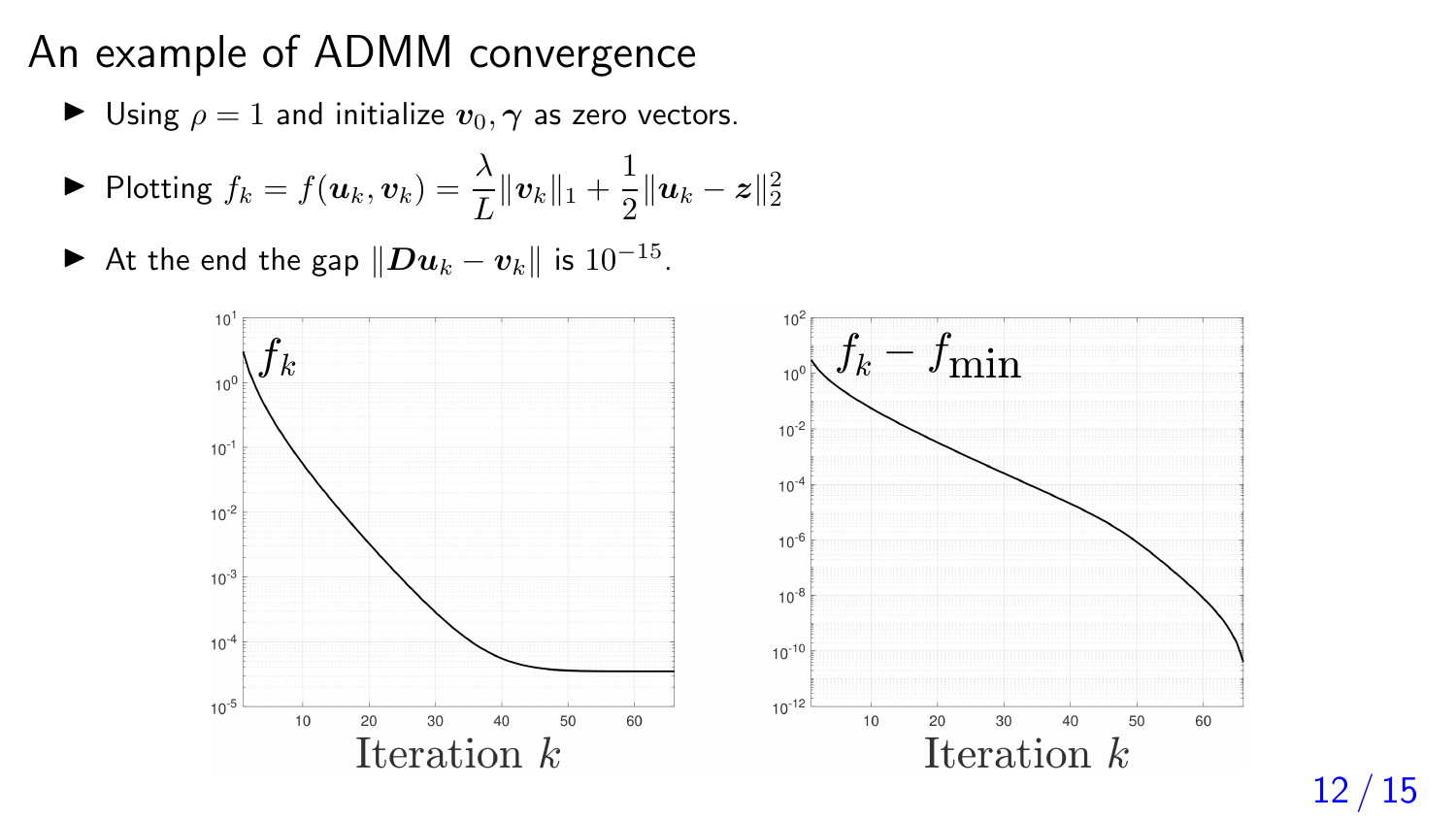### An example of Total Variation deburring denoising

$$
\mathcal{P} \; : \; \underset{\boldsymbol{x}}{\text{argmin}} \; \frac{1}{2} \|\boldsymbol{A}\boldsymbol{x} - \boldsymbol{b}\|_2^2 + \lambda \|\boldsymbol{D}\boldsymbol{x}\|_1.
$$



13 / 15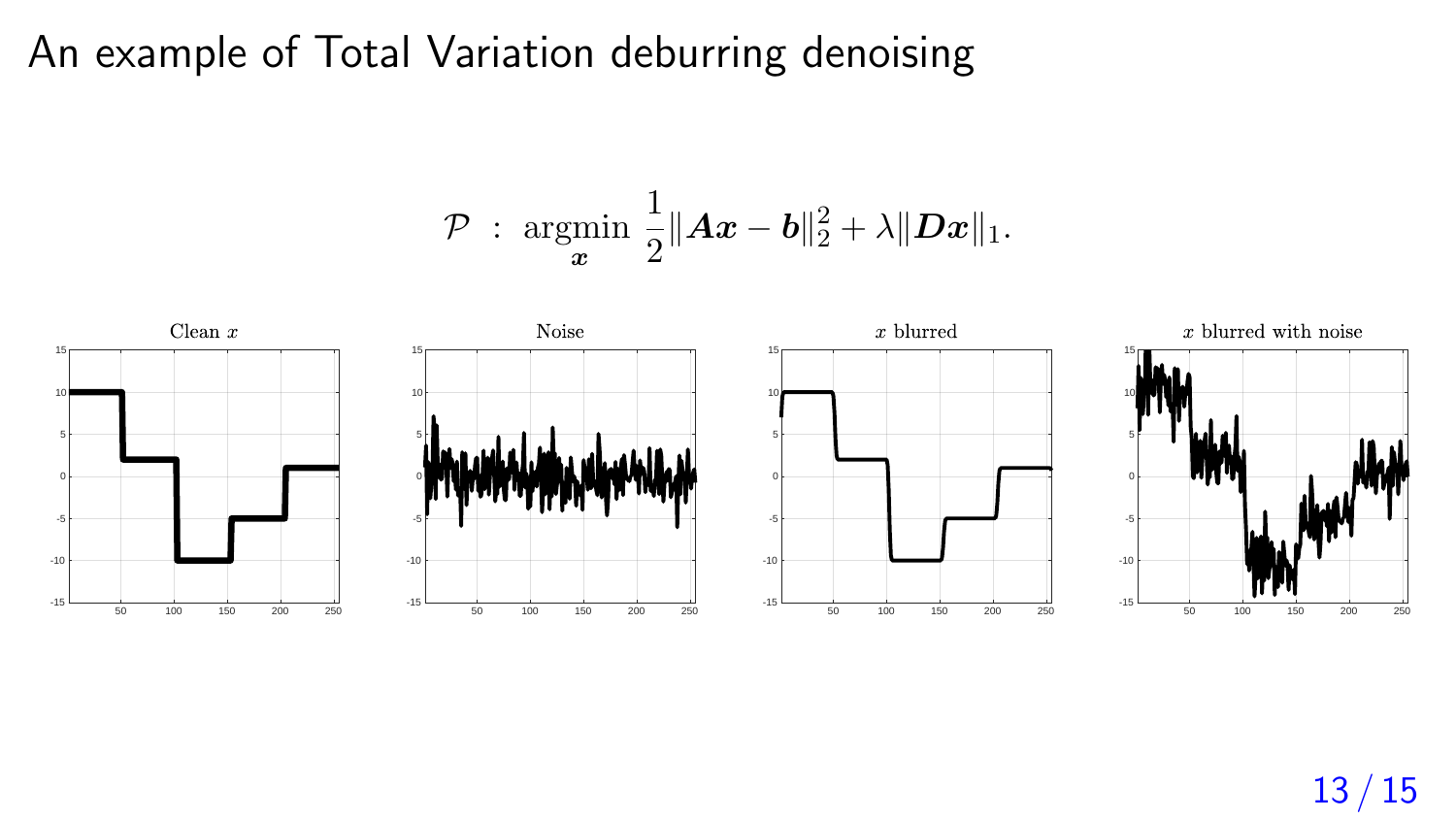# Results with different  $\lambda$



14 / 15